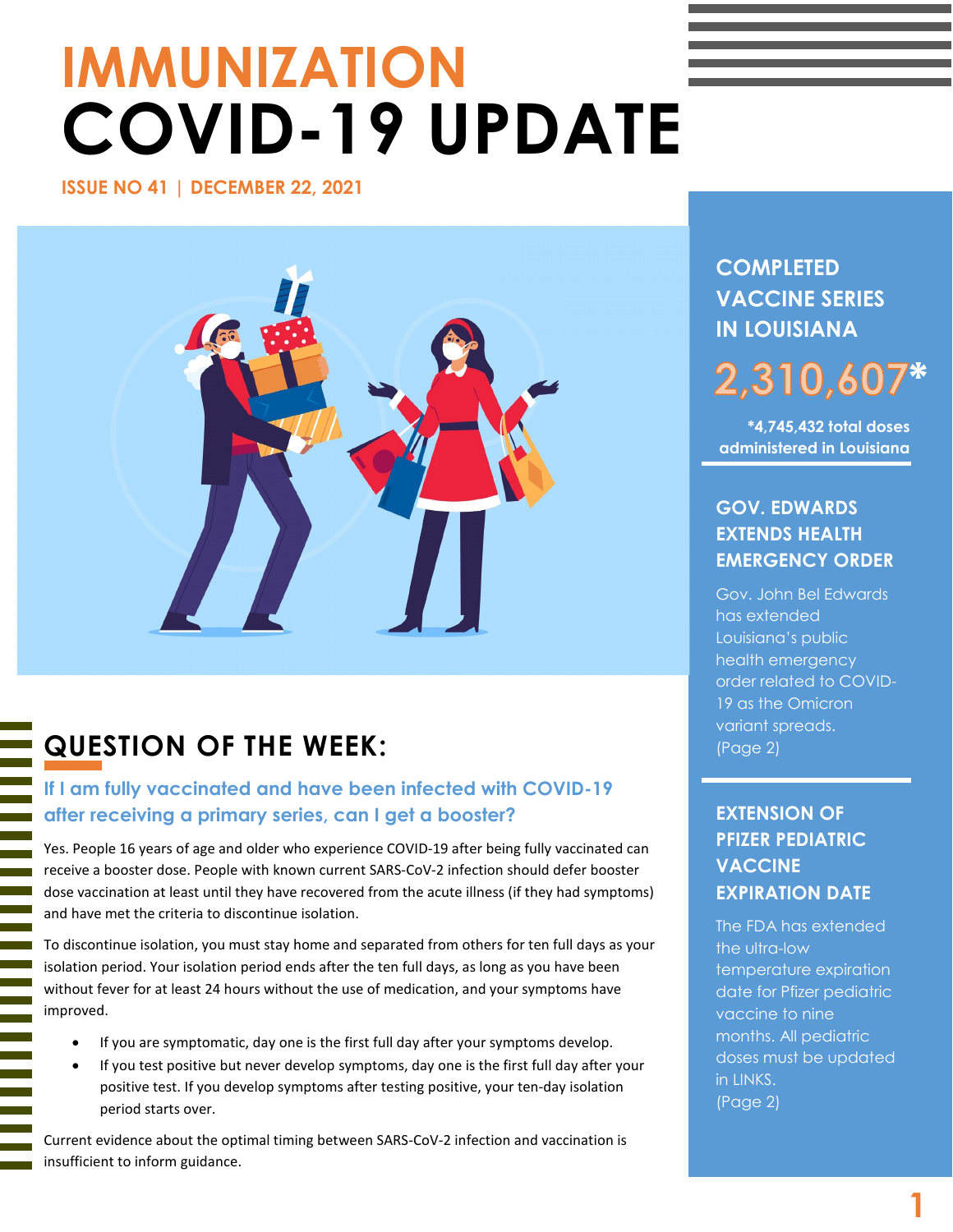# **WEEKLY COVID-19 VACCINE UPDATE**

## **Governor John Bel Edwards Extends Louisiana's Public Health Emergency Order as Omicron Variant Spreads**



**Governor John Bel Edwards has extended Louisiana's public health emergency order related to COVID-19, including a provision allowing all state government agencies to require mask wearing.**

Given the fast-spreading Omicron variant, which is now the dominant strain in the United States and Louisiana, according to the Centers for Disease Control and Prevention (CDC), state agencies in the governor's cabinet will begin requiring masks for employees and visitors.

"While vaccines and booster doses are the strongest tools we have in the fight against COVID, public health experts also agree that masks are an important way to slow the spread of the Omicron variant now. This means you should be masking indoors around people who aren't in your household," Edwards said in a statement. "While it is concerning to still see rising cases, as President Joe Biden noted earlier today – we have come a long way since March 2020. Around 50 percent of Louisianans have already been vaccinated and are much more protected against COVID than they have ever been. The more than 460,000 Louisianans who have already taken a booster dose have even stronger protection.

"Now more than ever it is important that everyone gets vaccinated or, if they are eligible, take a COVID booster. The vaccines are safe, effective, and widely available all across Louisiana, and we know from the most recent CDC data that unvaccinated people are ten times more likely to test positive for COVID and 20 times more likely to die from COVID than fully vaccinated people who also have gotten their booster shots. Simply put, one of the riskiest things you can be in Louisiana right now is unvaccinated. You're signing up for the potential of severe illness, hospitalization, or something even worse. We have seen how previous COVID surges have torn through our state and none of us wants to go back to the days of August and September when thousands of people were hospitalized and dying."

While many people are vaccinated, only around a quarter of eligible Louisianans have their booster doses. A Pfizer-BioNTech booster shot increases antibody levels 25-fold against omicron. Similarly, early data show a Moderna booster shot can increase antibody levels 37 fold against omicron. Getting your booster has never been more urgent.

In addition to the governor's public health order, the Louisiana Department of Health on Monday issued revised recommendations and guidance for Louisianans during the holiday season, particularly if they are traveling. These include getting vaccines and boosters, masking indoors around people who aren't in your household and getting tested regularly. In addition, any person who has COVID

symptoms should get tested and stay in quarantine to avoid spreading the illness to others.

People with COVID-19 have had a wide range of symptoms reported including fever or chills, cough, shortness of breath or difficulty breathing, fatigue, muscle or body aches, headache, new loss of taste or smell, sore throat, congestion or runny nose, nausea or vomiting, diarrhea. People with COVID-19 symptoms should stay home and get tested.

There are COVID-19 test sites throughout Louisiana. Visit [ldh.la.gov/covidtesting](https://urldefense.com/v3/__https:/gov.louisiana.gov/action.cfm?md=communication&task=addMessageClickThru&msgid=3562&uid=kIi*5C&encoded=1&redirect=https*3A*2F*2Fldh*2Ela*2Egov*2Fpage*2F3934__;JSUlJSUlJSU!!Ivohdkk!zNj0LyRAzToY0EdAqxOwExs9dJVAV457FTQXxcigAZXS8Li7Z05tRB6rcnPMQg$) or call 211 to find a test site near you.

All community-based sites operated by the Louisiana National Guard will be closed on Christmas Eve, Christmas Day, New Year's Eve, and New Year's Day.

**For more information on the Omicron variant, visi[t cdc.gov.](https://www.cdc.gov/coronavirus/2019-ncov/variants/omicron-variant.html)**

## **Extension of Pfizer Pediatric Vaccine Expiration Dates in LINKS**



The U.S. Food and Drug Administration (FDA) has extended the ultra-low temperature (ULT) shelf life of the Pfizer Pediatric vaccine. The Pfizer pediatric vials now technically expire NINE

months after the manufacture date printed on the carton and vial (previously six-month expiration date).

As a result, all providers with Pfizer Pediatric vaccines in inventory, or receiving pediatric vaccines, should record the new expiration date in LINKS as occurring NINE months from the printed manufacture date. Be sure to include the printed month as the first month in the nine-month time frame. *Please note: even if you only have refrigerated vaccine in your inventory, you still should update the expiration date in LINKS based on this new guidance.*

Despite this change of the recorded expiration date in LINKS, nothing changes with doses delivered and stored at refrigerated temperatures. While the expiration date needs to be recorded in LINKS, the use-by-date is still 10 weeks once transferred to refrigerated storage.

For the foreseeable future, pediatric vaccines in Louisiana will continue to be delivered refrigerated from our in-state redistribution partner, Morris & Dickson. As a reminder, once the vaccine is stored or transported refrigerated, it CANNOT be moved back to ultra-cold temperature storage.

| <b>Printed Manufactured</b> | <b>UPDATED Nine-Month</b> |
|-----------------------------|---------------------------|
| <b>Date</b>                 | <b>Expiration Date</b>    |
| August 2021                 | April 30, 2022            |
| September 2021              | May 31, 2022              |
| October 2021                | June 30, 2022             |
| November 2021               | July 31, 2022             |
| December 2021               | August 31, 2022           |

The date of expiration always falls on the last day of the month.